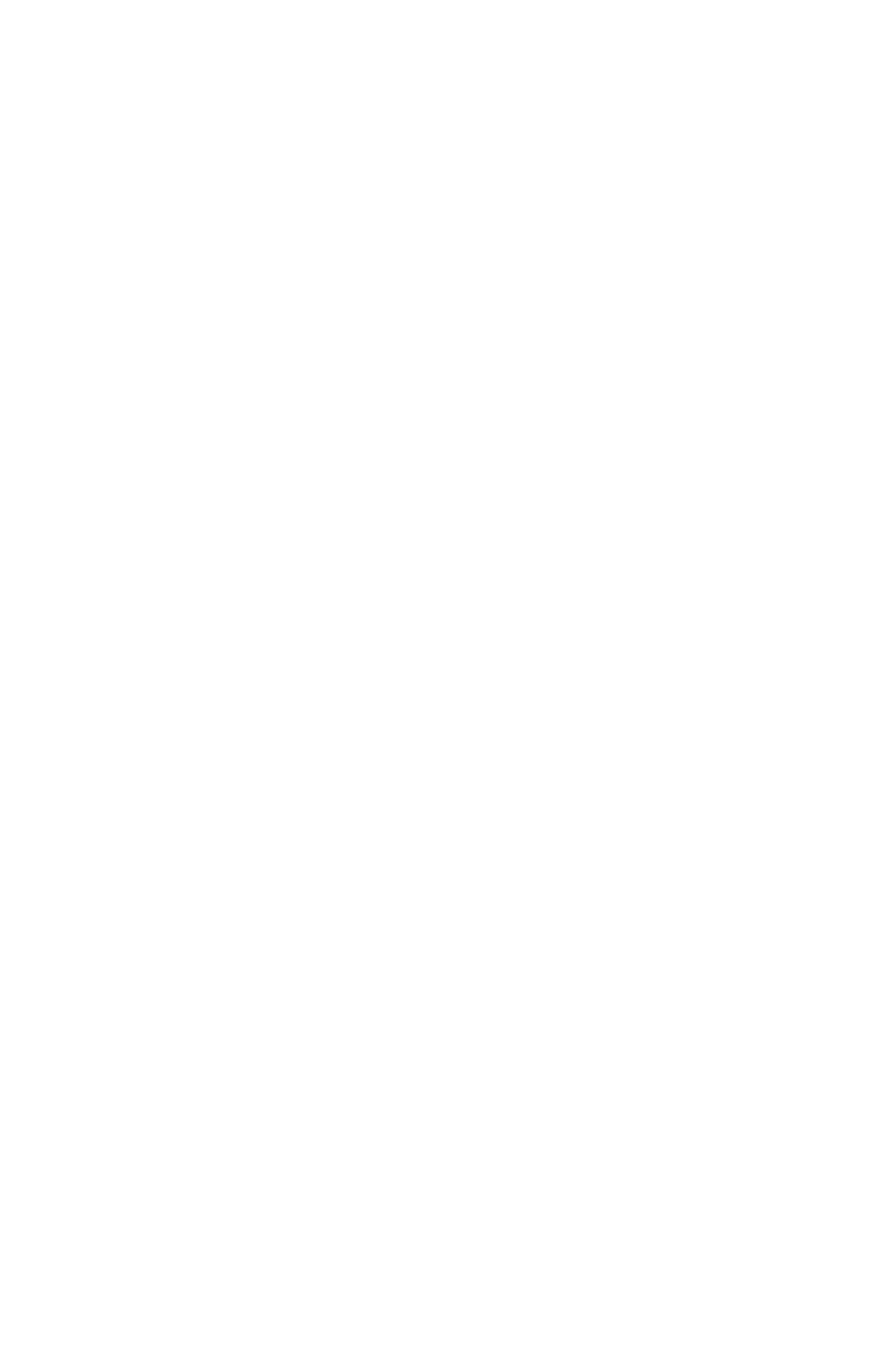#### **"As you practice seeking Him first, He will move on your behalf like never before."**

At the beginning of every year, our Restoration Church family engages in a focused time of prayer and fasting. For 21 days, from January  $6<sup>th</sup>$  through January 27<sup>th</sup>, we will faithfully seek God first, trusting in His power alone to create lasting impact in our lives, our church, and our world through prayer and fasting. As a part of our 40 Days to a Whole NEW You, we will continue fasting until February 14th at 6pm. Our Church family and friends will corporately be releasing our faith to align with the Word of God regarding 2020 – to experience God's Promises, Vision and Dreams coming to pass in your life.

We encourage fasting as a spiritual next step that can bring clarity and revelation into your life. The goal of fasting is to draw nearer to God. Biblical fasting always has to do with eliminating distractions for a spiritual purpose; it hits the reset button of our soul and renews us from the inside out. It also enables us to celebrate the goodness and mercy of God and prepares our hearts for all the good things God desires to bring into our lives.

If you sense that God has more for your life, 21 Days of Prayer & Fasting is a great place to start believing Him for all that He has for you. As you practice seeking Him first, He will move on your behalf like never before. You will start to see the power of prayer impact your relationships, work, family, and every area of your life.

Join us for **Corporate Prayer** on campus at Restoration on Wednesdays at 7pm, Saturdays & Sundays at 10AM and by FB Live and Conference call on Mondays at 6:30pm. Fasting will begin at 6 AM, Monday, January  $6<sup>th</sup>$ , 2020. We will continue fasting until February 14th at 6pm as a part of our 40 Days to a Whole NEW You!

Love and Grace,

The Howards

Senior Pastors Dexter & Genette Howard

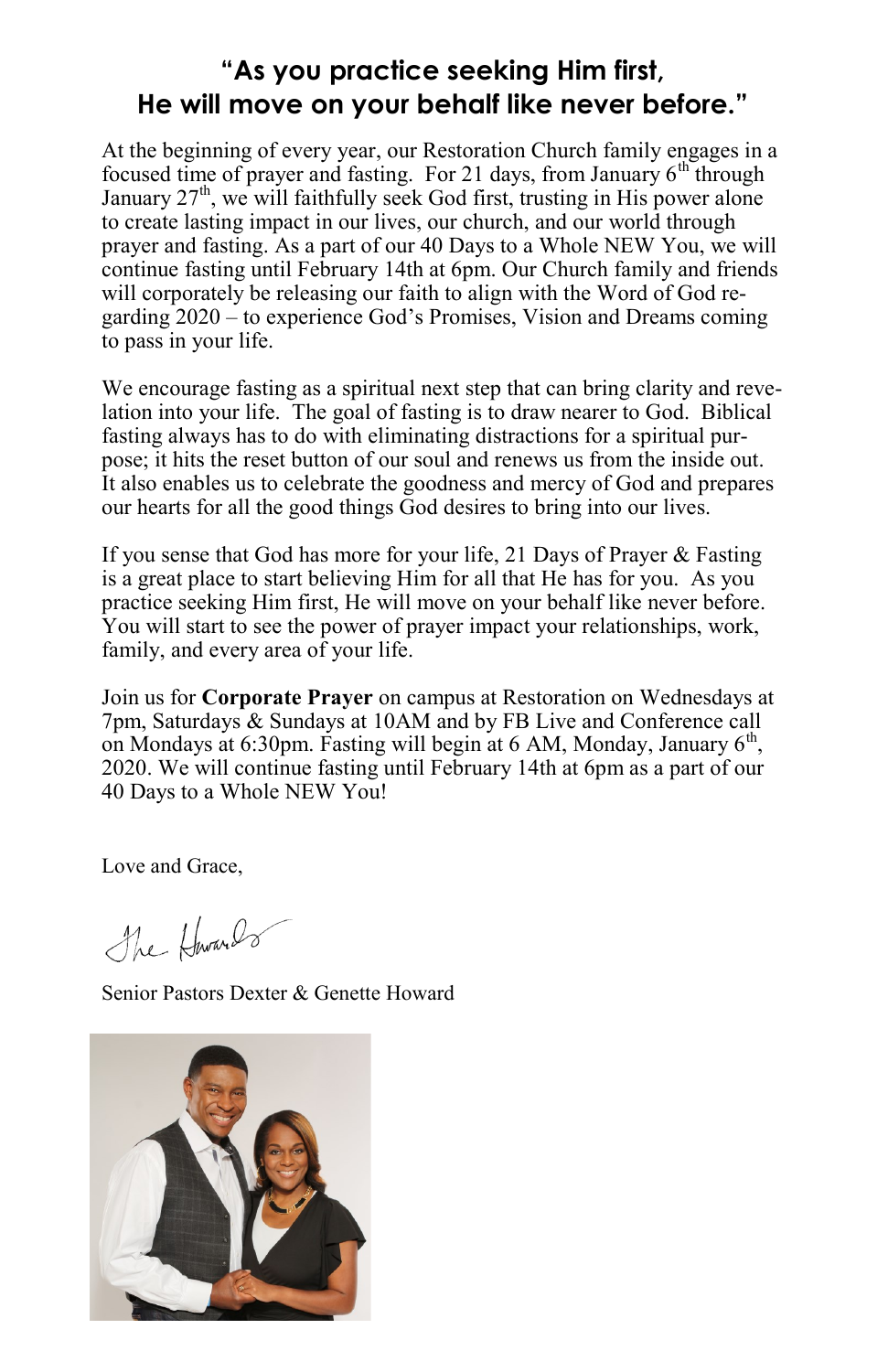



### **SPIRITUAL BENEFITS**

- It refocuses our attention on God. By pulling away from food and drawing closer to God in prayer, we experience greater intimacy with the Father.
- It strengthens and renews our spirit (inner man). It gives us the capacity to receive more from God, keeping our relationship with God relevant, fresh, and alive!
- It breaks the power of the flesh. When we fast and pray, our flesh no longer has the power to control us. We can experience true freedom.
- It destroys the power and plans of the enemy in our lives.

## **PHYSICAL BENEFITS**

- Mental clarity
- Reduced stress
- Reduced depression & anxiety
- Improved attitude
- Decreased risk of disease
- Quicker emotional and physical recovery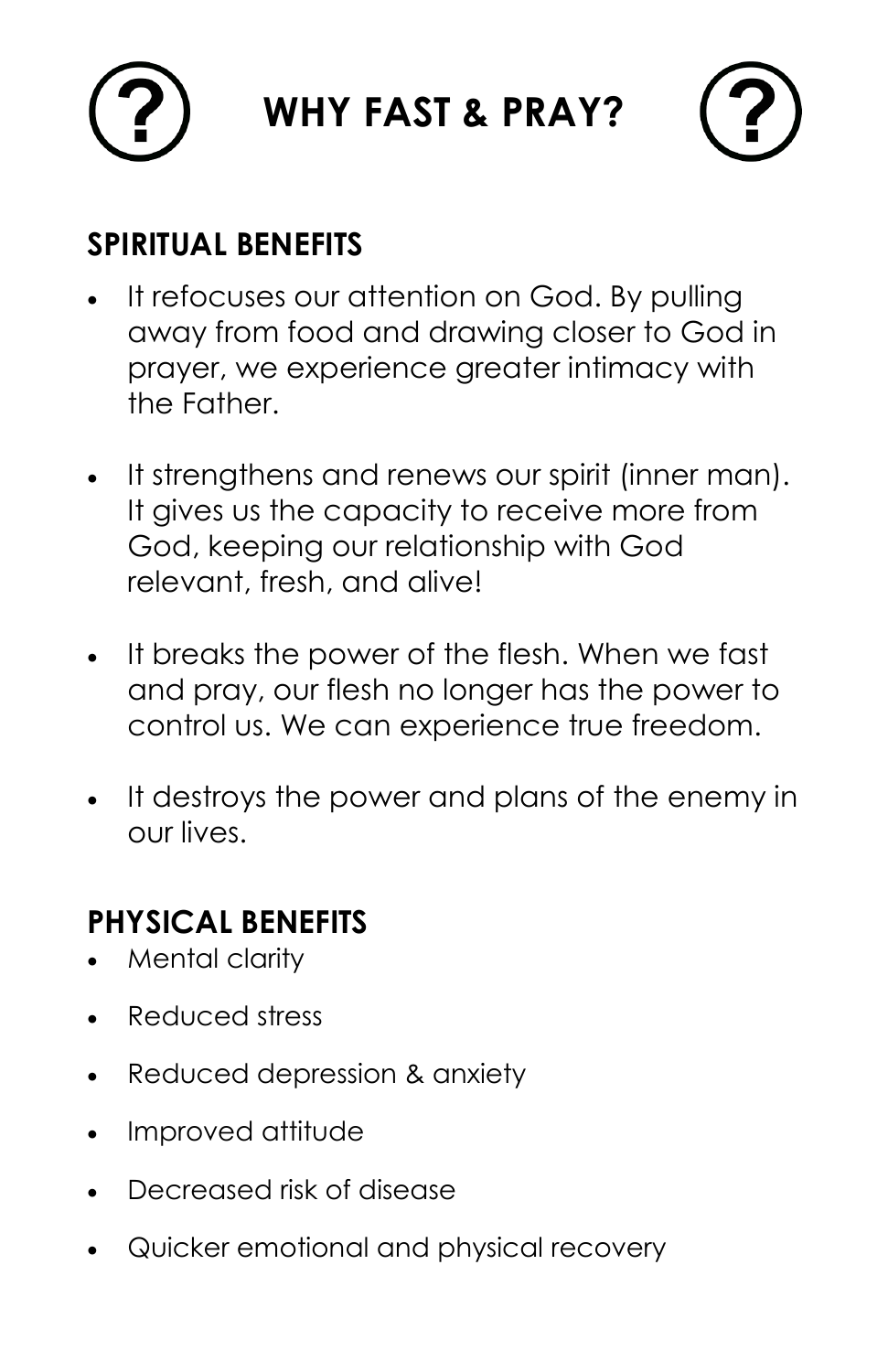## **SCRIPTURES ON PRAYER & FASTING**

### **Matthew 6:16-18**

When you fast, do not look somber as the hypocrites do, for they disfigure their faces to show others they are fasting. Truly I tell you, they have received their reward in full. But when you fast, put oil on your head and wash your face, so that it will not be obvious to others that you are fasting, but only to your Father, who is unseen; and your Father, who sees what is done in secret, will reward you.

### **2 Chronicles 7:14**

If my people, who are called by my name, will humble themselves and pray and seek my face and turn from their wicked ways, then I will hear from heaven and will forgive their sin and will heal their land.

## **I John 5:14-15**

This is the confidence we have in approaching God: that if we ask anything according to his will, he hears us. And if we know that he hears us—whatever we ask—we know that we have what we asked of him.

### **Mark 11:24**

Therefore I tell you, whatever you ask for in prayer, believe that you have received it, and it will be yours.

### **Psalm 17:6**

The Lord is near to all who call on him, to all who call on him in truth.

### **Philippians 4:6**

Do not be anxious about anything, but in every situation, by prayer and petition, with thanksgiving, present your requests to God.

#### **James 5:16**

The effectual fervent prayer of a righteous man availeth much.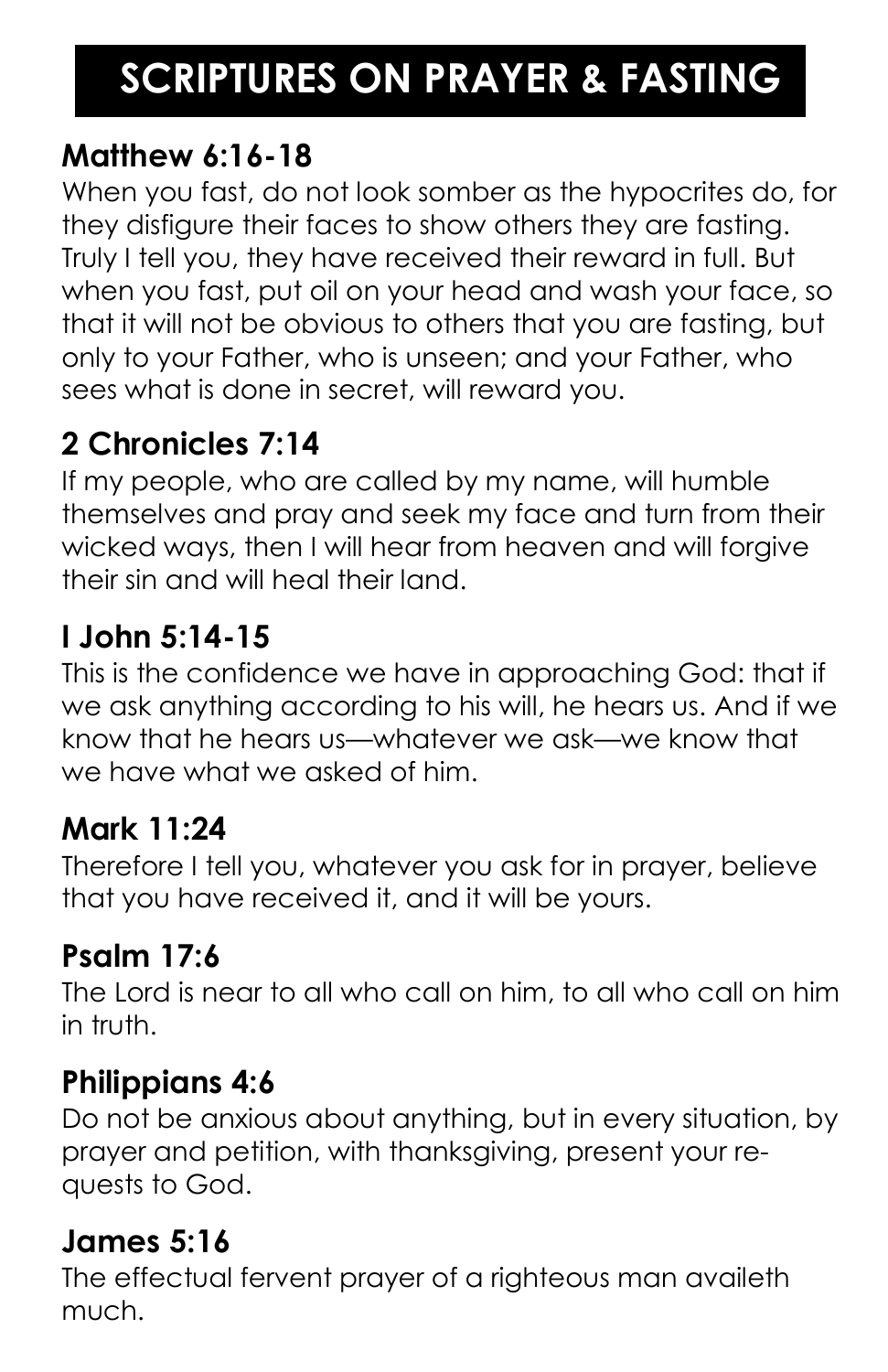## FASTING **THE PLAN**

#### **January 6th 6am - February 15th 6am**

#### **Select a Fasting Level**

**Level 1**: Clean Eating for 40 Days (visit https:// www.asweetpeachef.com/eating-clean-forbeginners/ to learn more.)

**Level 2**: Daniel's Fast for 21 Days (visit https:// www.cookinglight.com/eating-smart/nutrition-101/ what-is-the-daniel-fast to learn more.) and Clean Eating until February 14th 6pm

**Level 3**: Total Abstinence on Wednesdays from 6am to 6pm. Daniel's Fast for 21 Days and Clean Eating until February 14th 6pm

**Level 4**: Total Abstinence from January 6th 6am until January 9th 6am. Total Abstinence on Wednesdays from 6am to 6pm and Saturdays Daniel's Fasting from 6am to 6pm. Daniel's Fast for 21 Days and Clean Eating until February 14th 6pm

## PRAYER

For 21 Days, we will meet on campus at Restoration Wednesdays (1/8, 1/15 & 1/22) at 7pm for mindset teachings on establishing a Faith Mindset to possess the promises of God, Saturdays & Sundays at 10AM and by FB Live and Conference call on Mondays at 6:30pm. Following Saturday Corporate Prayer, we will have workout classes for all levels of fitness. Please bring a towel and wear comfortable clothing.

## BIBLE READING

#### **January 6th-February 14th**

We will be reading through the entire New Testament in 40 days together. There is a calendar with the daily readings listed in this booklet.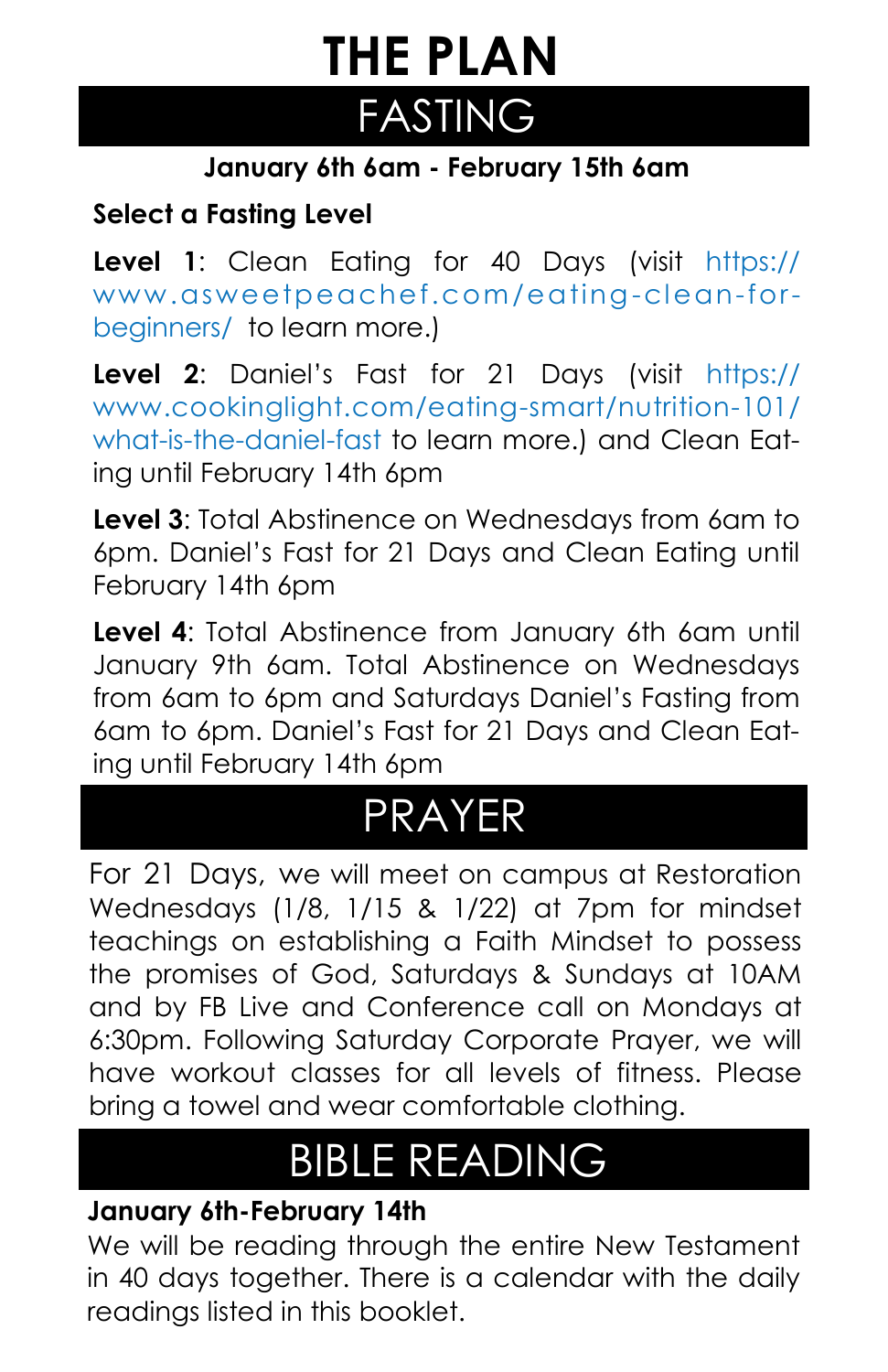## **FOODS AND BEVERAGES INCLUDED**

**Cleaning Eating:** Involves choosing minimally processed food that provide maximal nutritional benefits. The idea is to consume foods that are as close to their natural state as possible.

- **Foods and drinks included are:** Lean meats and proteins (such as organic, grass fed chicken, fish, turkey, ground beef, etc...), all fresh, frozen, dried, juiced or canned fruit, all fresh, frozen, dried, juiced or canned vegetables, all whole grains, brown rice, all quality oils, healthy fats, 100% all natural fruit and vegetable juices and spring or distilled water.
- **Foods not included**: sugar, sugar substitutes, sugar products, caffeine, bread, enriched grains, and rice

**Daniel's Fast:** Involves eating fruits, vegetables, 100% all natural fruit and vegetable juices and spring or distilled water

- **Foods and drinks included are:** All fresh, frozen, dried, juiced or canned fruit, all fresh, frozen, dried, juiced or canned vegetables, all whole grains, all nuts and seeds, all legumes, peas, and beans, all quality oils, healthy fats, 100% all natural fruit and vegetable juices and spring or distilled water
- **Foods not included:** meats, fish, poultry, dairy products, eggs, sugar, sugar substitutes, sugar products, caffeine, bread, enriched grains, and rice

**Total Abstinence**: only 100% all natural fruit and vegetable juices and spring or distilled water. No foods allowed.

\*\*For more information on fasting and meal ideas, visit our website.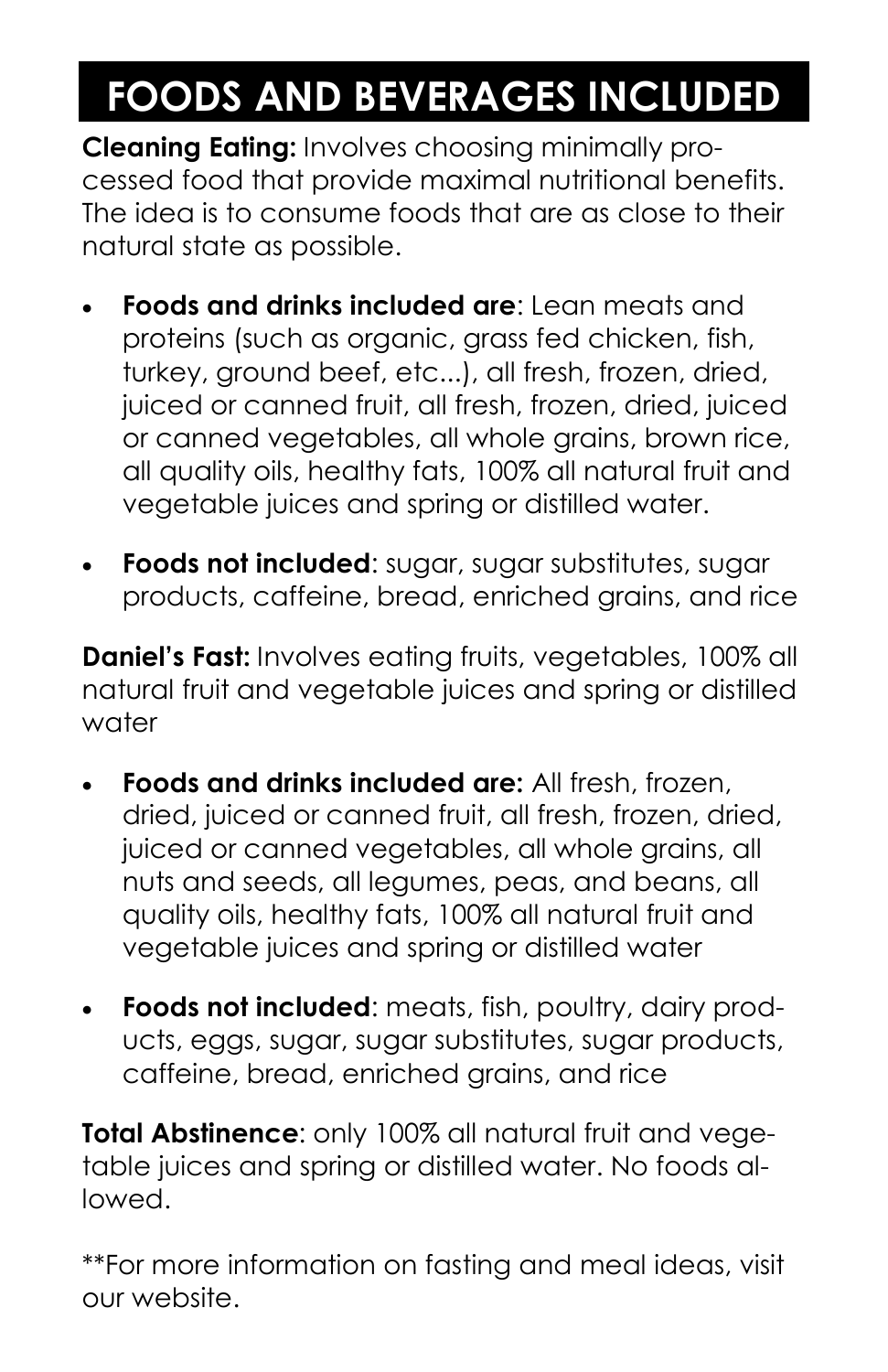## **3 QUESTIONS TO HELP YOU ENVISION 2020**

"Ask and it shall be given to you; seek and you will find; knock and the door shall be opened to you." MATTHEW 7:7

What will you ASK of the Lord this year? What is that GREAT need or desire that only God can deliver? What is vour GREAT ASK?

What will you SEEK this year? What goals will you pursue with intention and passion?

Where will you **KNOCK** this year? What opportunities will you go for so you can enter into a dimension of life you have never experienced before?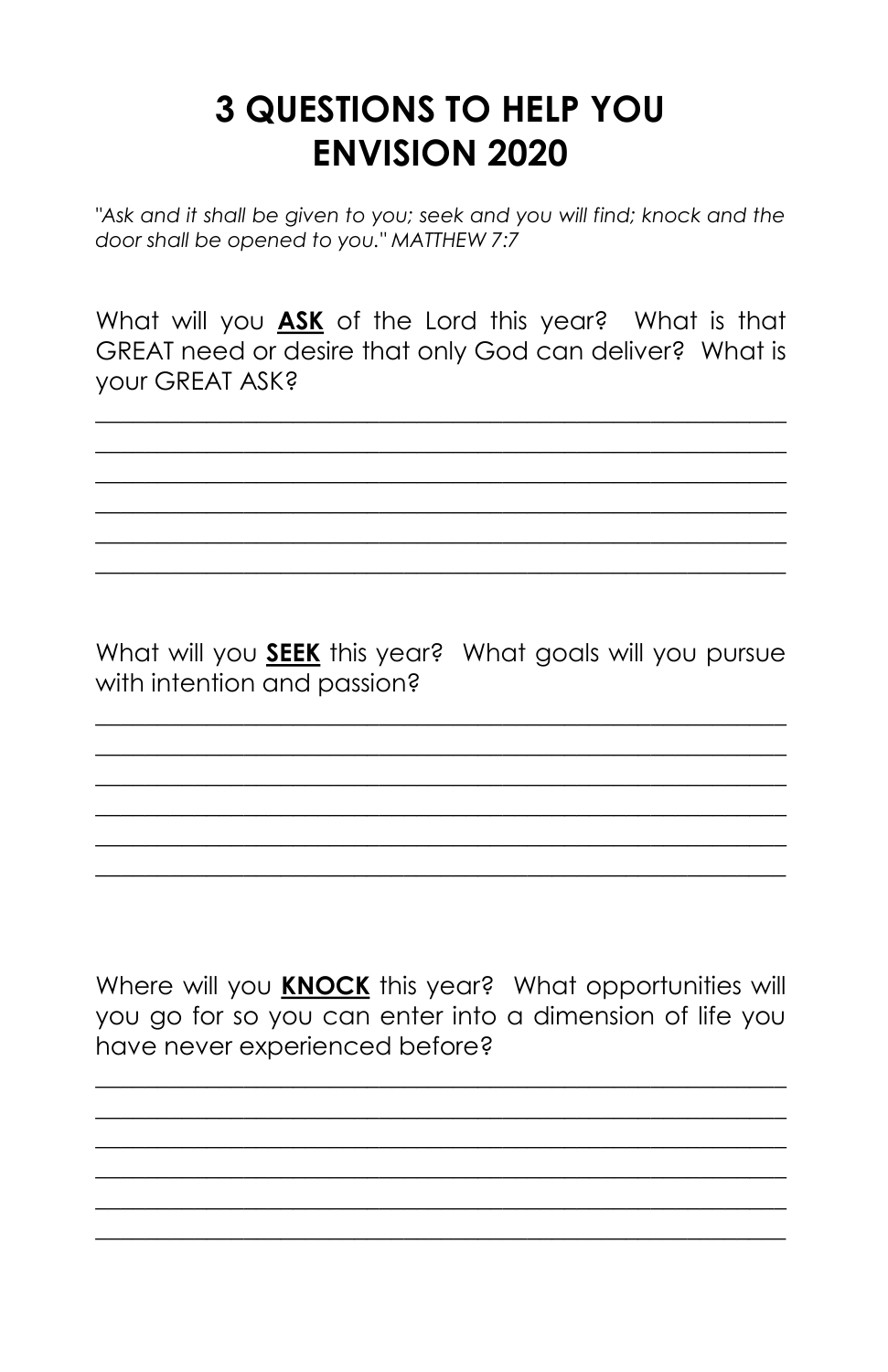| J                       | U<br>Ν<br>A<br>Α                                                                                                                          |                    | $\overline{c}$<br>Y<br>R<br>0                                                                                                            | 2                   | 0                                                                                                                                          |                     |                                                                                       |                       |
|-------------------------|-------------------------------------------------------------------------------------------------------------------------------------------|--------------------|------------------------------------------------------------------------------------------------------------------------------------------|---------------------|--------------------------------------------------------------------------------------------------------------------------------------------|---------------------|---------------------------------------------------------------------------------------|-----------------------|
| <b><i>SATURDAY</i></b>  | Prayer & Group<br>-Choice Fasting<br>Corporate<br>Fitness on<br>campus<br>$-10$ am<br>Ξ                                                   | MARK 1-6           | 10am Corporate<br>Prayer & Group<br>-Choice Fasting<br>Fitness on<br>campus                                                              | LUKE 20-24          | Class on campus<br>-9 am Corporate<br>Prayer & Health<br>Choice Fasting<br>25                                                              | ACTS 10-15          |                                                                                       |                       |
| <b>FRIDAY</b>           | -Choice<br>Fasting<br>$\overline{10}$                                                                                                     | <b>MATT.25-28</b>  | -Choice<br>Fasting<br>17                                                                                                                 | <b>LUKE 14-19</b>   | -Choice<br>Fasting<br>$\overline{24}$                                                                                                      | ACTS 5-9            | -Choice<br>Fasting<br>51                                                              | I COR 2-9             |
| <b><i>L</i>YOSSINHI</b> | -Choice Fasting<br>۰                                                                                                                      | <b>MATT. 19-24</b> | -Choice Fasting<br>$\overline{6}$                                                                                                        | LUKE 10-13          | -Choice Fasting<br>23                                                                                                                      | JOHN 20-ACTS4       | -Choice Fasting<br>30                                                                 | <b>ROM 11-1 COR 1</b> |
| WEDNESDAY               | Class at Restoration<br>-7-8pm Corporate<br>6am-6pm/Choice<br>8 - Optional Total<br>Prayer & Mindset<br>Daniel's Fasting<br>Abstinence or | MATT. 13-18        | Class at Restoration<br>15-Optional Total<br>6am-6pm/Choice<br>-7-8pm Corporate<br>Prayer & Mindset<br>Daniel's Fasting<br>Abstinence or | LUKE 5-9            | Class at Restoration<br>22 - Optional Total<br>6am-6pm/Choice<br>-7-8pm Corporate<br>Prayer & Mindset<br>Daniel's Fasting<br>Abstinence or | <b>JOHN 15-19</b>   | 29 - Optional Total<br>6am-6pm/Choice<br>Daniel's Fasting<br>Abstinence or<br>Fasting | <b>ROM 5-10</b>       |
| <b><i>L</i>NGSSUT</b>   | -Choice Fasting                                                                                                                           | <b>MATT. 8-12</b>  | -Choice Fasting<br>$\overline{1}$                                                                                                        | LUKE <sub>1-4</sub> | -Choice Fasting<br>$\overline{a}$                                                                                                          | JOHN 10-14          | -Choice Fasting                                                                       | ACTS 27-ROM 4         |
| <b>MONDAY</b>           | Choice Fasting<br>-Fasting begins<br>Corporate<br>$-6:30 - 7$ pm<br>at éam<br>Prayer<br>-0                                                | <b>MATT. 1-7</b>   | Choice Fasting<br>Corporate<br>$-6:30 - 7$ pm<br>Prayer<br>$\overline{3}$                                                                | MARK 12-16          | Choice Fasting<br>Corporate<br>$-6:30 - 7$ pm<br>Prayer<br>$\overline{20}$                                                                 | JOHN 6-9            | e Fasting<br>Corporate<br>$-6:30 - 7$ pm<br>Prayer<br>Choic<br>27                     | ACTS 21-26            |
| <b>AV GNNDS</b>         |                                                                                                                                           |                    | -Choice Fasting<br>10-10:30 am<br>Restoration<br>Corporate<br>Prayer at<br>$\overline{2}$                                                | MARK7-11            | -Choice Fasting<br>10-10:30am<br>Restoration<br>Corporate<br>Prayer at                                                                     | JOHN <sub>1-5</sub> | -Choice Fasting<br>10-10:30am<br>Restoration<br>Corporate<br>Prayer at                | ACTS 16-20            |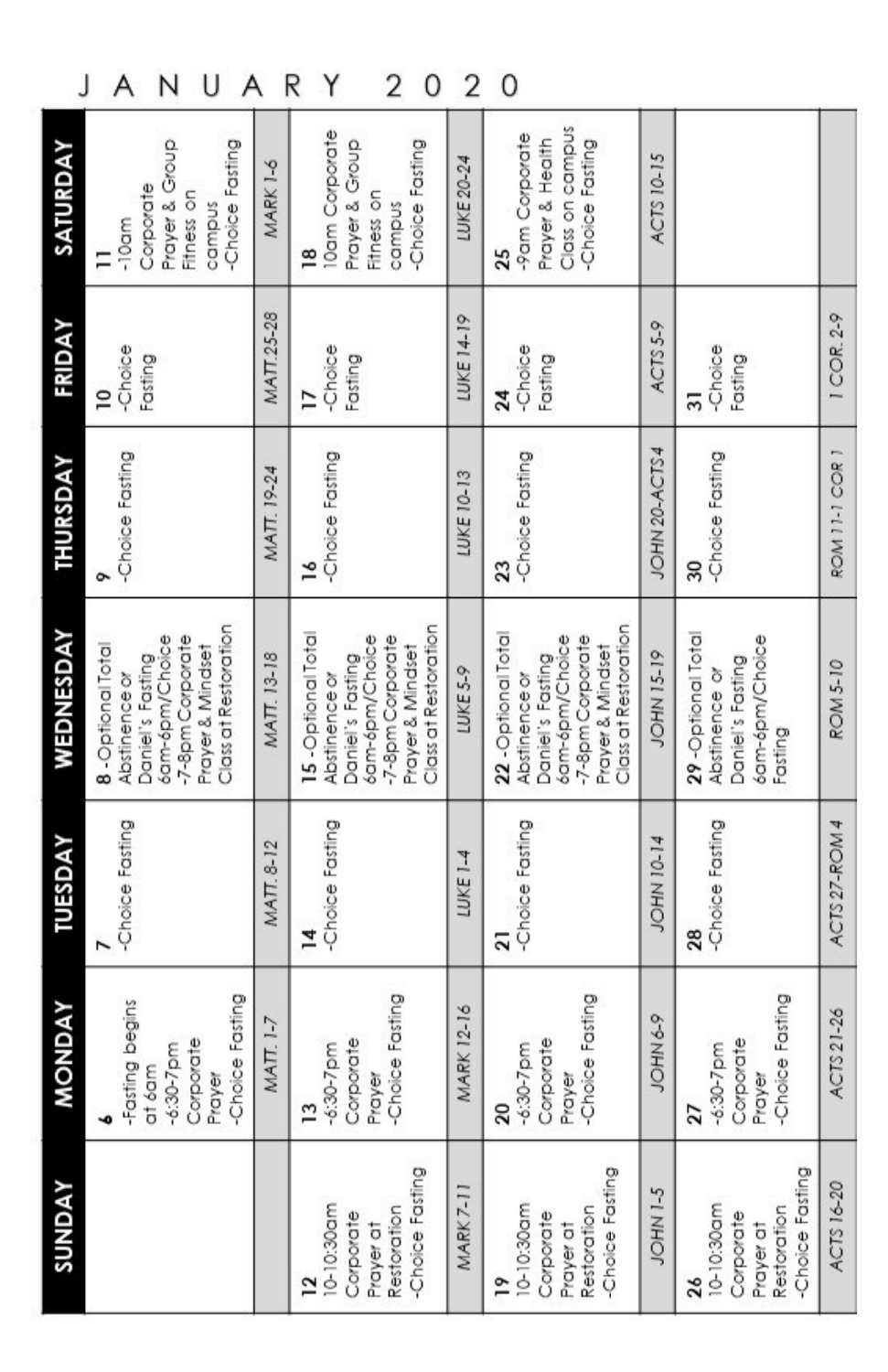FEBRUARY 2020

|                                                                       | <b>MONDAY</b>                                            | <b>TUESDAY</b>  | WEDNESDAY                                                                              | <b>THURSDAY</b>        | FRIDAY                                                                | SATURDAY                                                                                            |
|-----------------------------------------------------------------------|----------------------------------------------------------|-----------------|----------------------------------------------------------------------------------------|------------------------|-----------------------------------------------------------------------|-----------------------------------------------------------------------------------------------------|
|                                                                       |                                                          |                 |                                                                                        |                        |                                                                       | <b>Optional Daniel's</b><br>6am-6pm/Choice<br>First Saturday<br>Family Prayer<br>Fasting<br>Fasting |
|                                                                       |                                                          |                 |                                                                                        |                        |                                                                       | ICOR. 10-15                                                                                         |
|                                                                       | -6:30-7pm<br>Corporate Prayer<br>Call<br>-Choice Fasting | Choice Fasting  | 6am-6pm/Choice<br>Daniel's Fasting<br>-Optional Total<br>Abstinence or<br>Fasting<br>S | -Choice Fasting        | -Choice Fasting                                                       | -Optional Daniel's<br>6am-6pm/Choice<br>Fasting<br>Fasting<br>œ                                     |
| 2 COR. 10- GAL.                                                       |                                                          | GAL. 5- PHIL.   | PHIL. 2- 1 THES. 2                                                                     | 1 THES. 3- 1 TIM.<br>5 | 1 TM, 6-HEB, 1                                                        | HEB. 2-10                                                                                           |
| <b>10</b><br>-6:30-7pm<br>Corporate Prayer<br>Call<br>-Choice Fasting |                                                          | -Choice Fasting | 6am-6pm/Choice<br>Daniel's Fasting<br>-Optional Total<br>Abstinence or<br>Fasting      | -Choice Fasting        | -Choice Fasting<br>Fasting<br>End of<br>ends at 6pm<br>$\overline{1}$ | 15                                                                                                  |
|                                                                       | 1 PET. 1-1 JOHN                                          | 1 JOHN 2-JUDE   | REV. 1-7                                                                               | REV. 8-15              | REV. 16-22                                                            |                                                                                                     |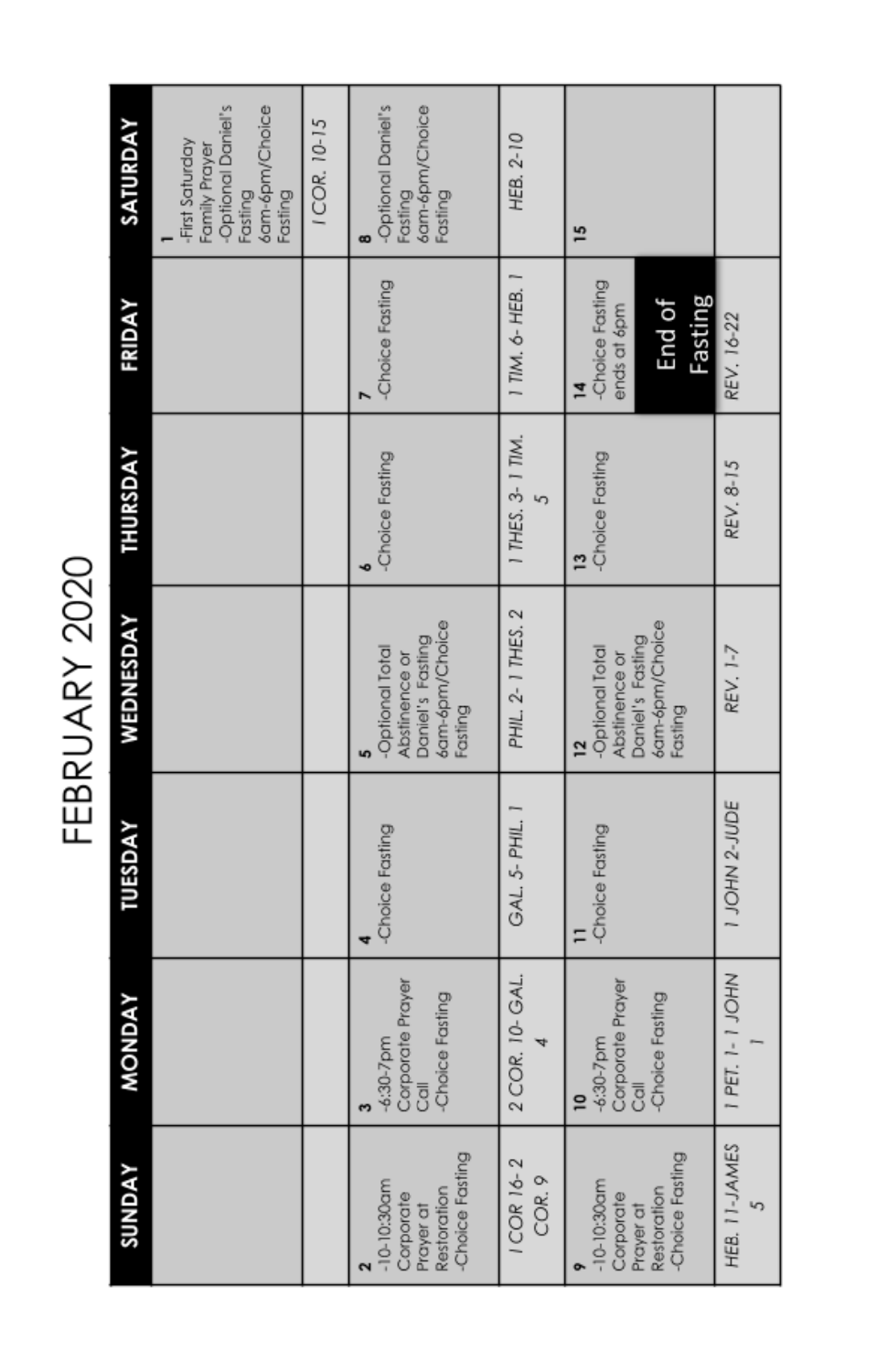## **PRAYER FOCUS**

#### **21 DAY GENERAL PRAYER FOCUS**

- Humble ourselves. Asking for forgiveness for our sins and the sins of our land. **(2 Chronicles 7:14)**
- Seeking God. Declaring our dependence on God in every area of our lives. **(1 Chronicles 16:11)**
- His Kingdom Come. Praying for the completion of the Great Commission and for revival in our generation. **(Matthew 6:10)**
- Hear from Heaven. Invite the Presence of God in our church and our lives. Pray for souls to be saved, signs, wonders, miracles, and transformed lives. **(Exodus 33:15)**
- Believing God for answered prayer to our specific needs (**Philippians 4:6)**
- Praying for people to take next steps in their journey of faith to Know God, Find Freedom, Discover Purpose, and Make a Difference. **(Ephesians 1:17-18)**

#### **SPECIFIC DAILY PRAYER FOCUS**

**Day 1** - Family: **Forgiveness** (Col 3:13), **Direction** (Josh 24:14)

**Day 2** - Family: **Love** (1Cor 13:4-7, Romans 12:9), **Unity** (Ps 133:1), **Blessings** (Gen 28:14), **Peace** (Romans 12:18 & Col 3:15)

**Day 3** - Family: **Wives** (Proverbs 31:10-31, Ps 128:3, Prov 12:4, 1Peter 3:1), **Husbands** (Eph 5:25, 1 Peter 3:7, Eph 5:23), **Marriages** (Mark 10:6-9, Gen 2:23-24)

**Day 4** - Children: **Faith** (2 Tim 3:14-17), **Trust** (Proverbs 3:5-6)

**Day 5** - Children: **Protection** (Ps 91:1-2,4&11), **Safety** (Psalm 121:8)

**Day 6** - Children: **Purpose** (Jer 29:11) **Respect** (1Peter 2:17&Proverbs 6:20)

- **Day 7**  Personal Finances: (Phil 4:19, Mal 3:10, 2 Cor 9:8 & Prov 10:22)
- **Day 8**  Personal Finances: (Acts 20:35, Ron 13:8, Jer 17:7-8 & Heb 13:5)
- **Day 9**  Personal Finances: (Prov 3:9-10, Luke 21:1-4 & Luke 12:15)
- **Day 10**  The Lost: (1 John 4:10, John 14:6, Luke 19:10, Rev 3:20)